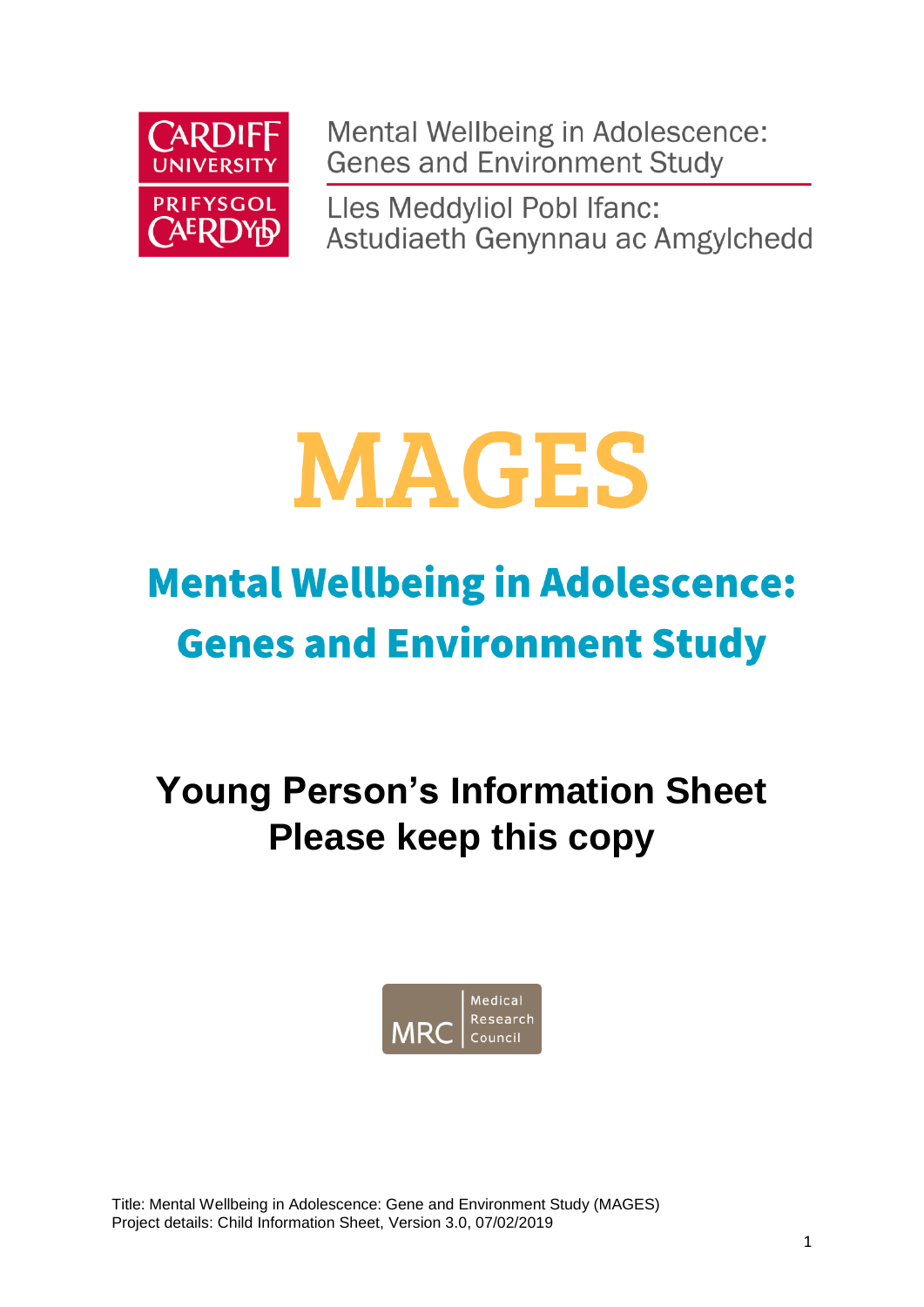# **MentaI Wellbeing in Adolescence: Gene and Environment Study (MAGES)**

- You are being invited to take part in research about genetics and mental wellbeing.
- Before you decide whether to take part in this research, it is important that you understand why we are doing this research and what we are asking you to do.
- Please take as much time as you need to read this carefully and talk to your parents or teachers about it.
- You are welcome to ask the researchers questions if you have any.

# **Why are we doing this research?**

- Lots of young people experience problems with their mental wellbeing at some point.
- When a young person has a mental wellbeing problem, it can affect many aspects of their lives such as their health, education and their relationships with other people.
- There are a lot of different things that can affect your mental wellbeing including your family, friends and your school.
- Mental wellbeing can also be genetic, which means it sometimes runs in families. We can use DNA from spit to look at people's genes.
- We want to understand how the differences in people's genes affects mental wellbeing as you grow up.
- We also want to look at other important things like friendships and relationships with family members. These things can make young people feel safe and happy which could protect them from developing problems with their mental wellbeing.
- To do this, researchers would need to collect DNA (spit) samples from many thousands of young people.
- One way of doing this could be to get spit from students in secondary schools.
- This two year study aims to look at whether we can collect spit samples from young people in a classroom as part of a lesson about DNA and genes.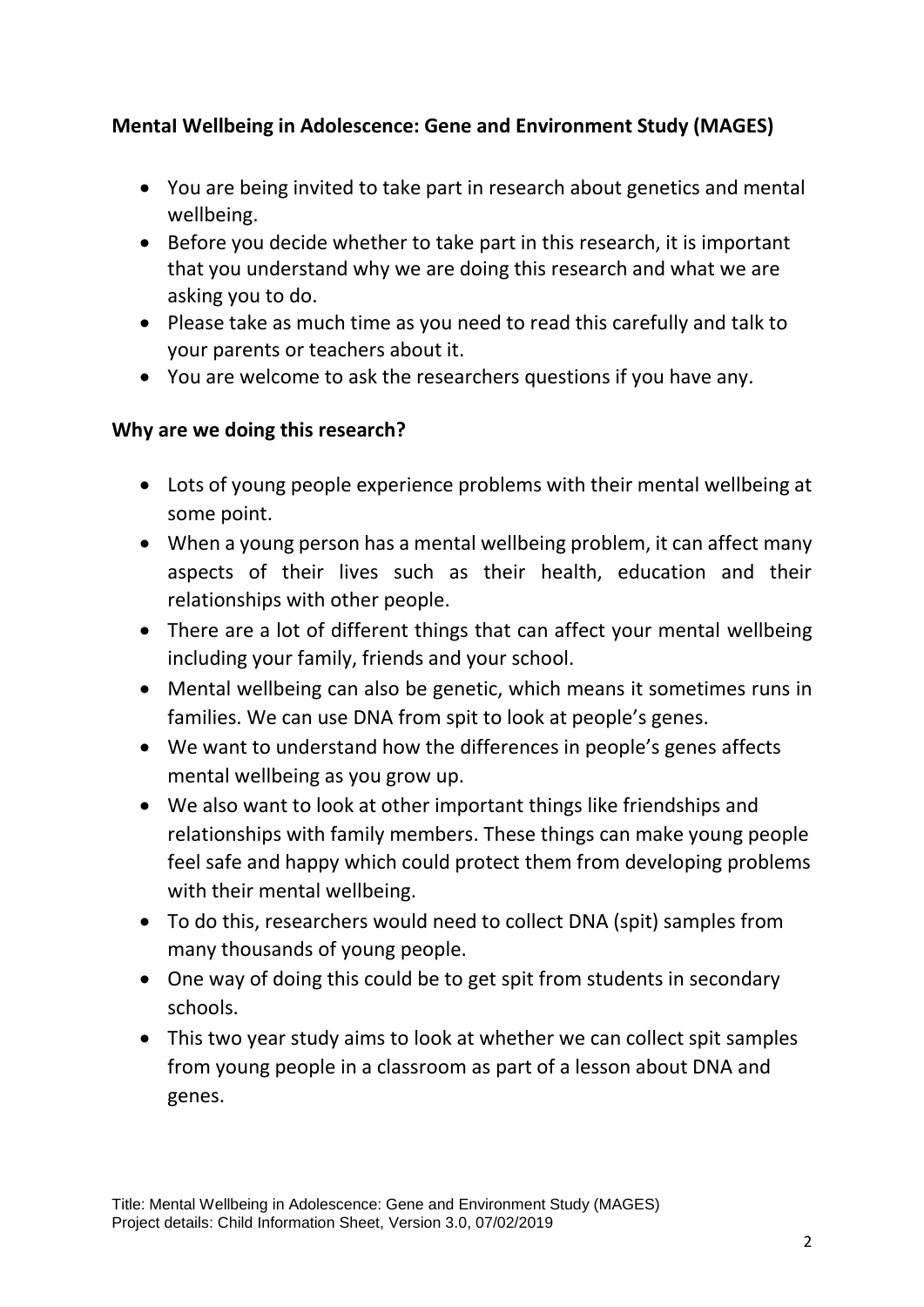We'd also like to link the spit samples to other health information (e.g. from your doctor).

# **Why have I been chosen?**

- You have been invited to take part because you are in Year 7 or Year 8.
- Your school is part of the School Health Research Network (SHRN) and has agreed to be part of this study. The SHRN aims to improve young people's health by asking questions about health and wellbeing once every 2 years.
- Everyone in your year has been invited to take part in the MAGES study.

### **Do I have to take part?**

- $\bullet$  It is completely up to you if you would like to take part.
- If you would like to take part, you will be asked to sign a form saying that you agree to be part of the study.
- It's okay to change your mind, and you can say you don't want to take part anymore whenever you like.
- Even if you do not want to give a spit sample, you can still take part in our DNA lesson.

### **What is involved if I do part?**

- We will give you a small plastic tube and ask you to spit into it.
- We will ask that you do not eat or drink anything for 30 minutes before because this can make it more difficult to see the DNA in your spit sample.
- Giving your spit sample should only take about a minute.
- Once you've given us your spit sample, we will store it safely at Cardiff University where we will look at your DNA for our research.
- We would also like to link the spit sample you give us to:
	- 1) Your health and education records (e.g. information from your doctor and your school).
	- 2) Your School Health Research Network (SHRN) survey.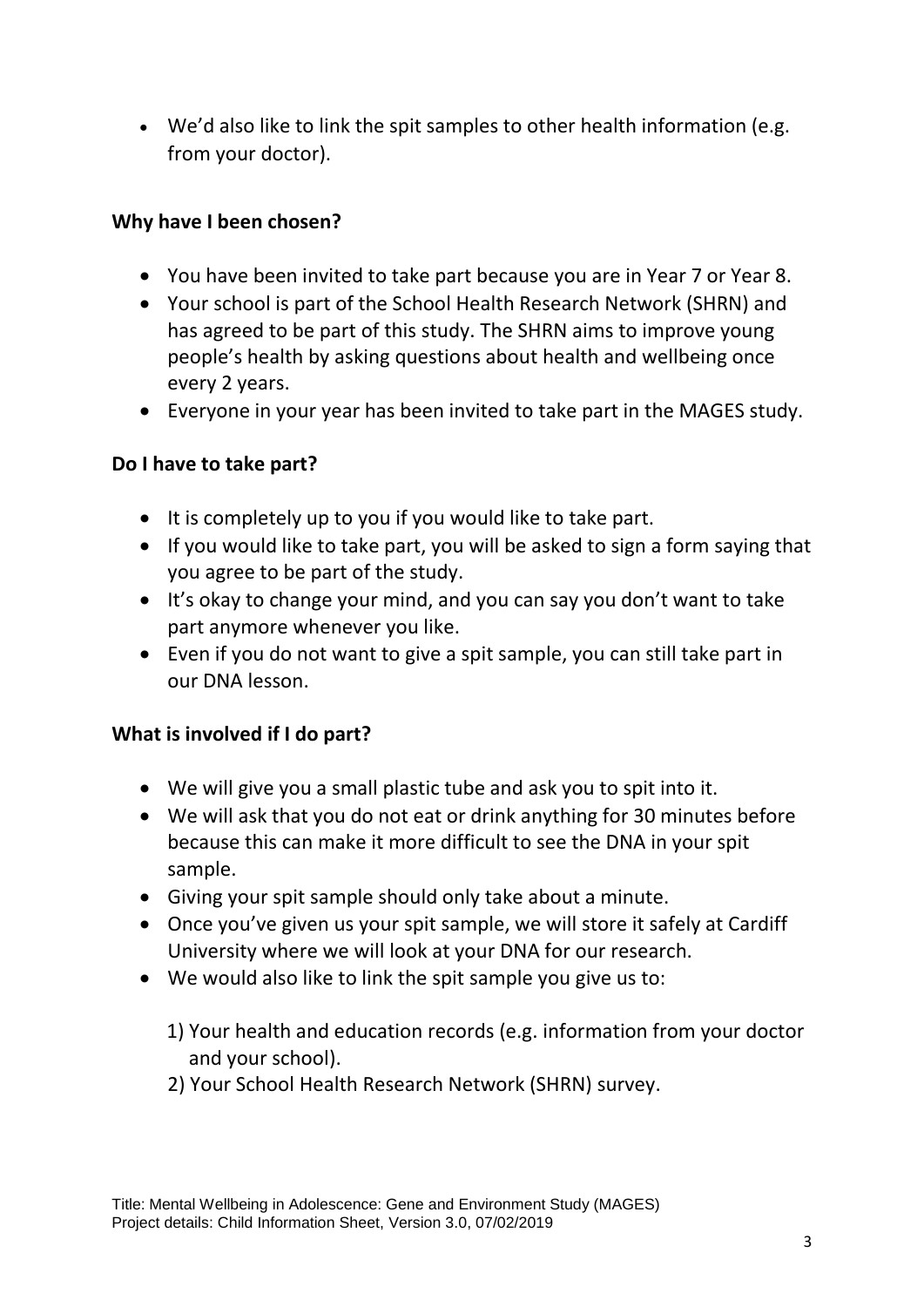# **What will my spit sample be used for?**

- The spit samples will be tested in our laboratory to make sure that there is enough spit in each pot and there is no food in them.
- Our research will use your spit samples and information you have given us to help us learn about young people's wellbeing.
- Your spit sample will not have your name on it, so on one will know who it belongs to.
- We will make sure that your spit sample and any information you give us is kept safe and private.

# **Will you look at my DNA?**

- As part of this study we will look at your DNA.
- We are only looking at your DNA to learn about young people's wellbeing.
- Your DNA will not show us anything about you individually.
- We will not be able to see any information about your health from your DNA.
- If you change your mind, you can tell us and we will destroy your spit sample.

# **Why are you asking for my permission to link my sample to other records?**

- We plan to look at the links between genes and mental wellbeing, health and education.
- $\bullet$  If you say we can, then the spit sample you give us for this study will be linked to other information.
- This information will be about education, health and wellbeing (e.g. records from school or your doctor).
- This information will not show your name and will be kept private.
- We would like to link your spit sample to the wellbeing questionnaires that you fill in as part of the School Health Research Network (SHRN) survey.
- This survey is done by all Welsh secondary schools once every two years.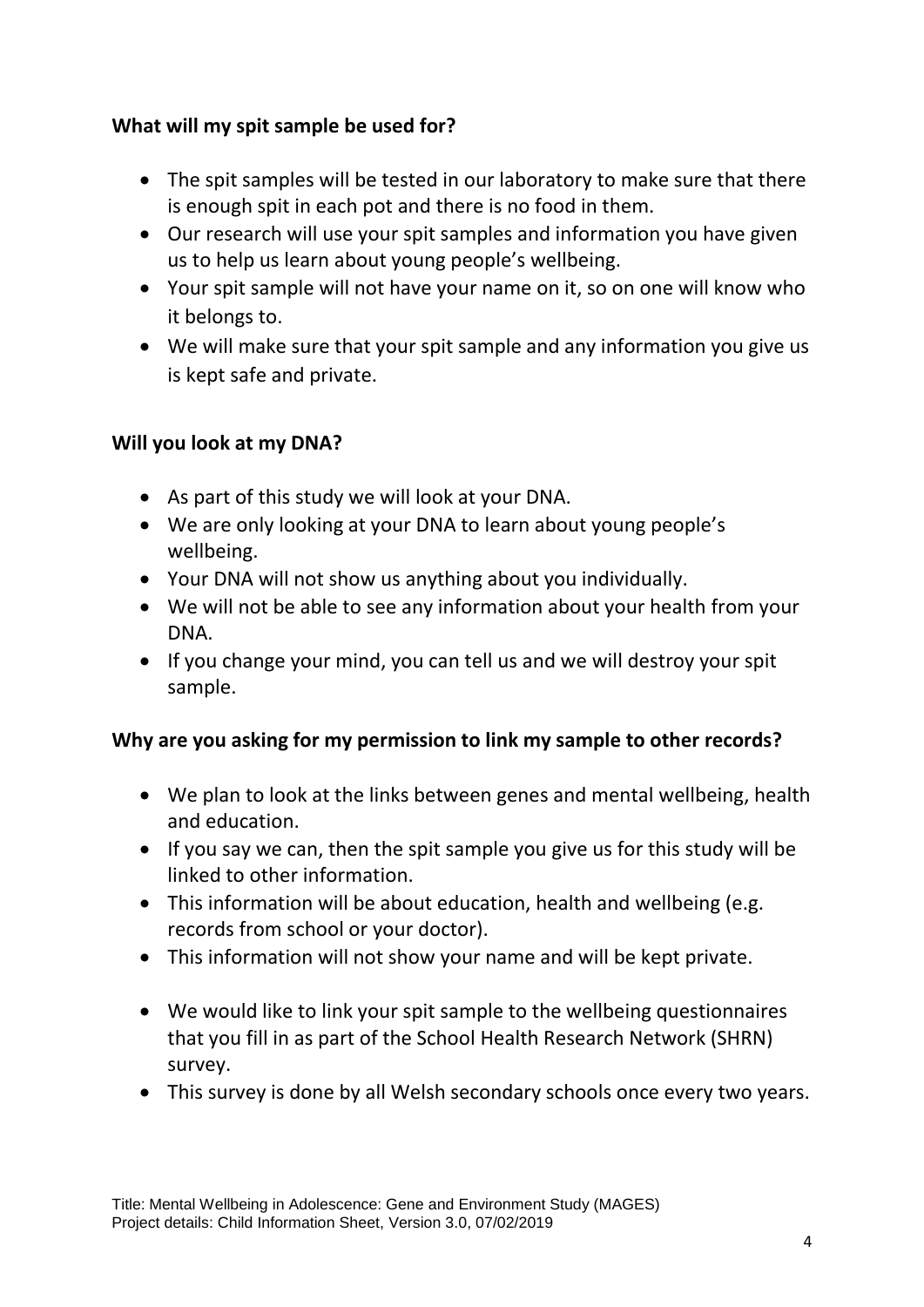- We will follow very strict rules to protect your privacy.
- Being able to link your sample to other information will help us to understand more about mental wellbeing in young people

## **What happens if my parents say I am not allowed to give a spit sample?**

 You can only take part in this research if your parents agree and they sign a consent form.

# **Will my taking part in this study be kept confidential?**

- All the information that we get from you for this study will stay private and will be stored safely by Cardiff University.
- Your spit sample won't have your name on it, so nobody will know who it belongs to.

# **What do I have to do?**

 If you would like to take part then you will need to return the attached form to the researcher and give us a spit sample.

### **Is it safe to give a spit sample?**

Yes. Giving a spit sample is completely safe.

### **What will happen to the results of the research study?**

- The results will be written up in scientific papers.
- The results will be shown to people interested in young people's wellbeing.

### **What if I decide I don't want to be involved anymore?**

- You do not have to take part in this study if you don't want to.
- You are allowed to change your mind whenever you like.
- You don't have to explain why you have changed your mind and you won't be in any trouble.